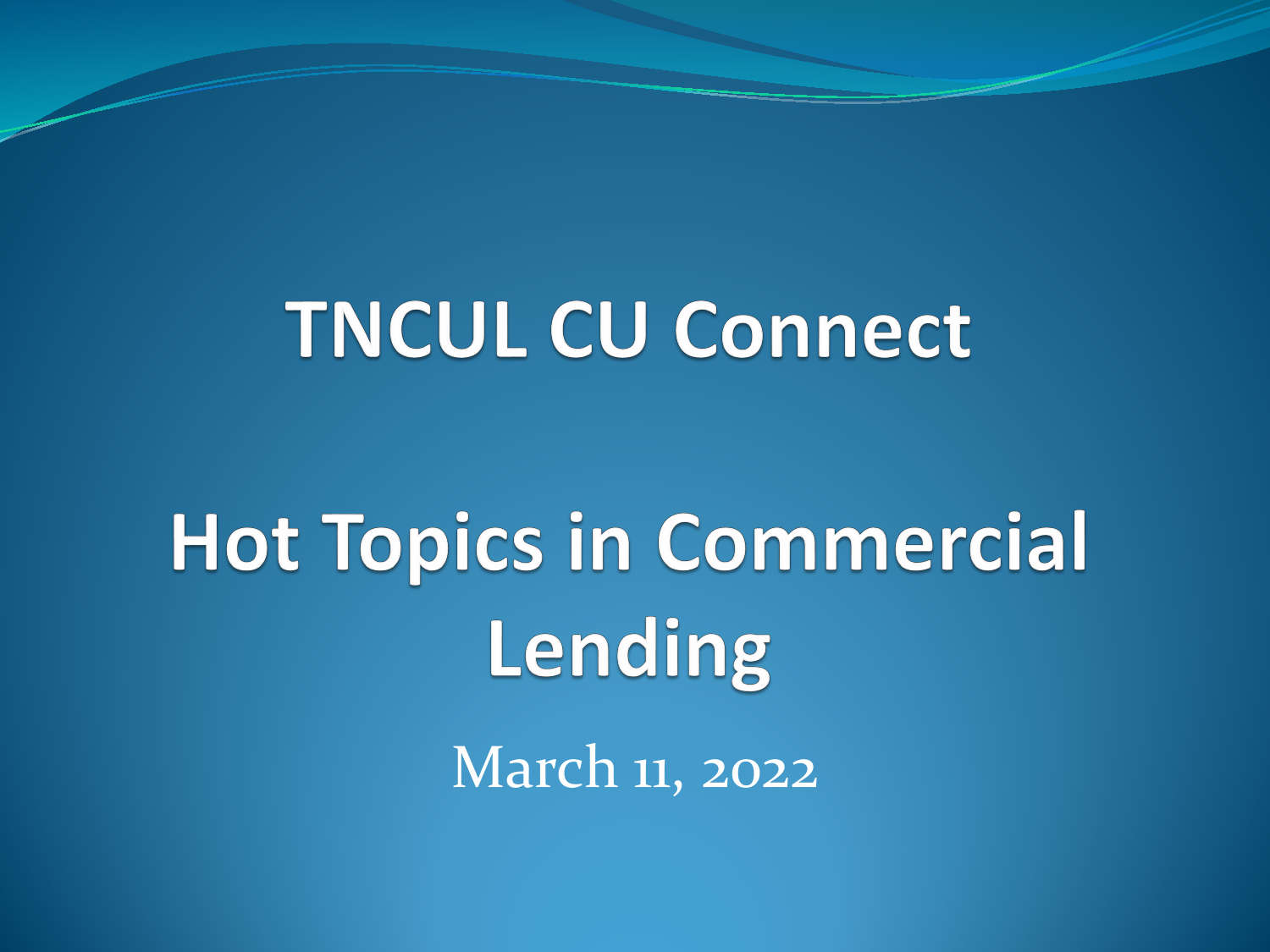

- IBS Overview
- Regulatory Environment
- Risks To Loan Growth/Quality
- Impact on Lending / Portfolio
- Comments & Questions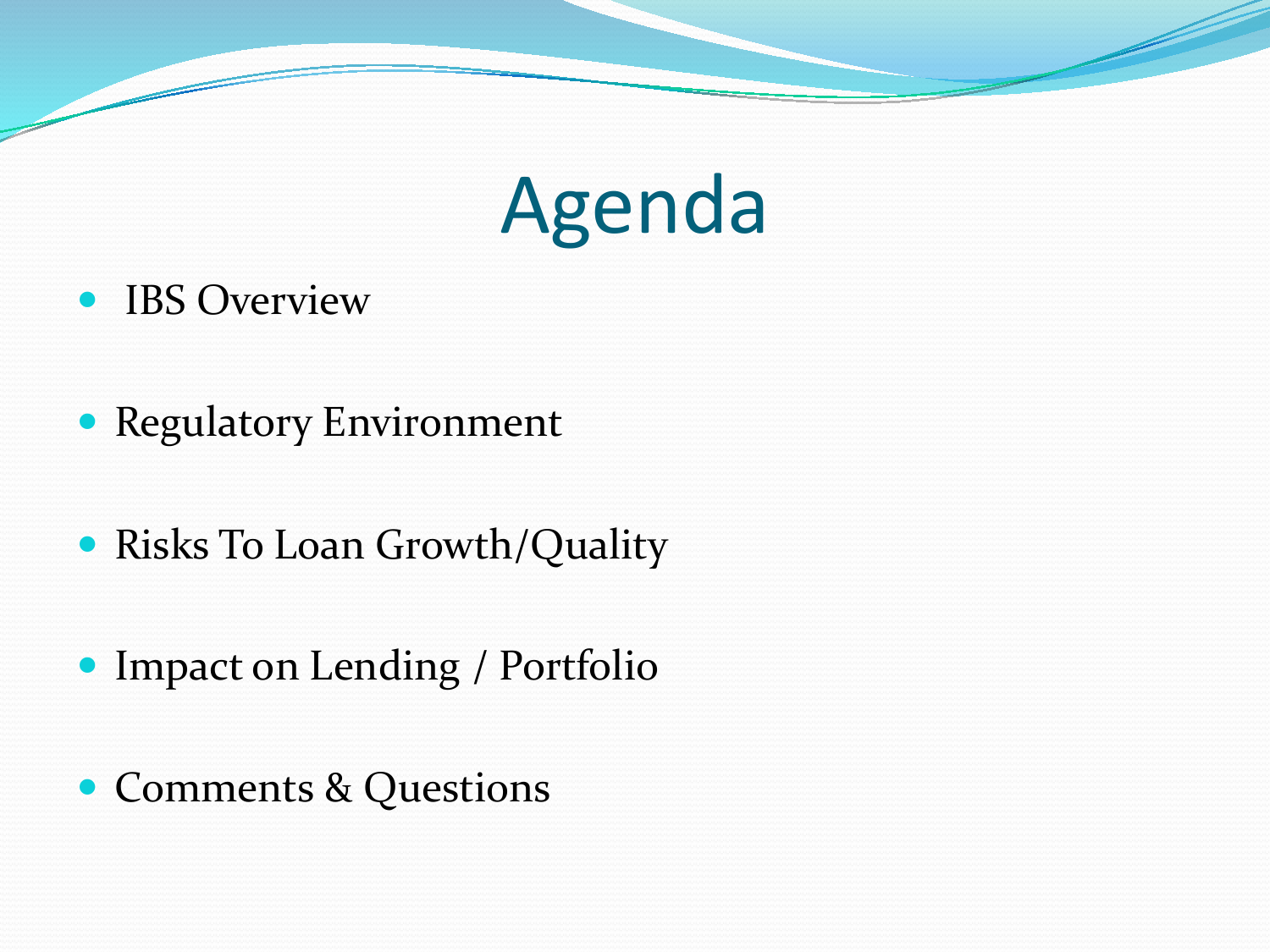### Services Offered

#### $\Box$  Consulting

**□** Commercial Lending Start Up

- **D** Market Evaluation
- **D** Hiring
- **Q** Loan Policy
- **Q** Credit Training
- **□ Sales Training**
- **□ Board Training (Regs)**
- **□** Participation Sales
- **Q** Commercial Loan Underwriting
- **Loan Document Generation**
- **Q** Appraisal and Environmental Management
- **Loan Servicing**
- Shared Lender Program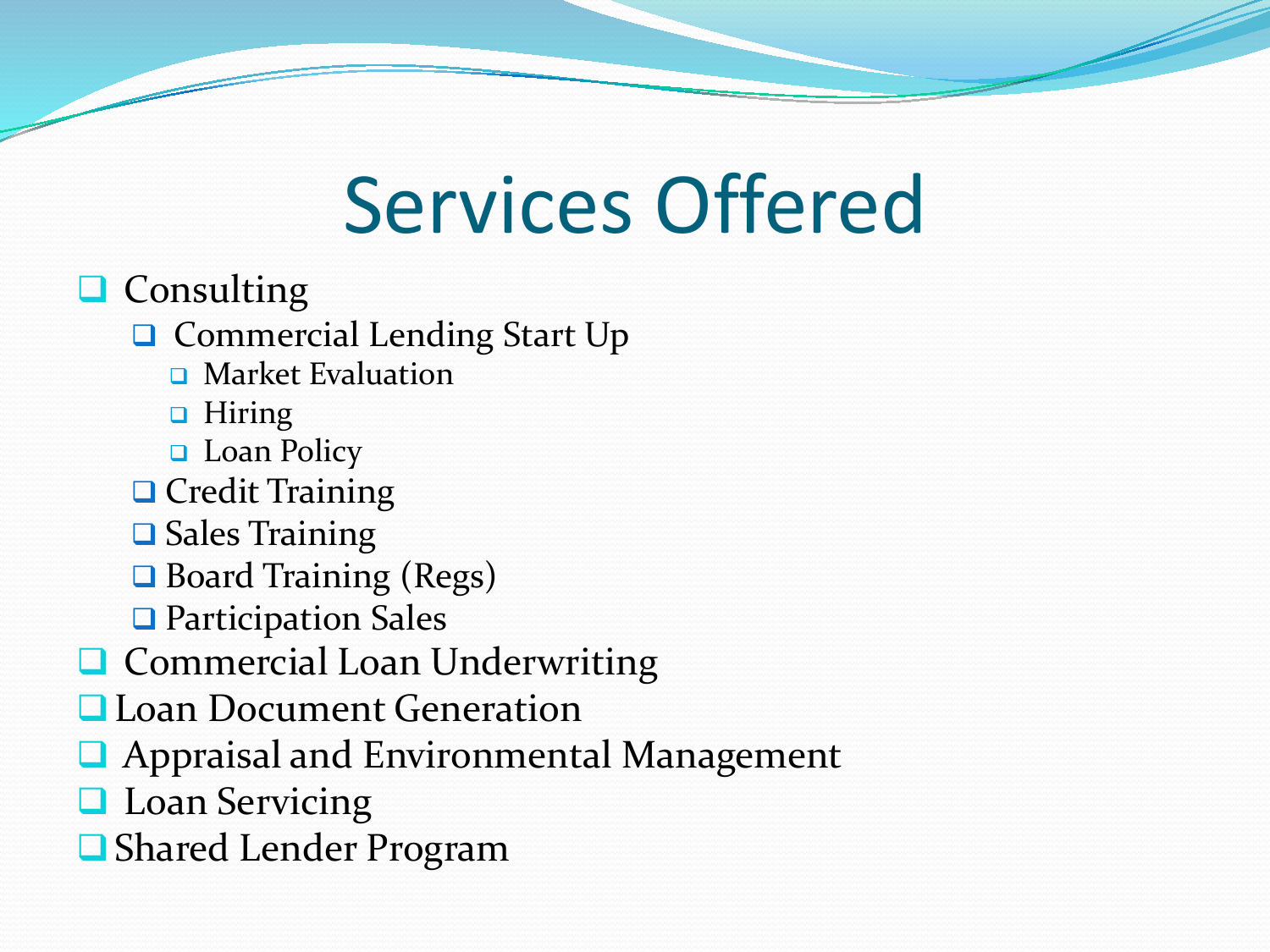### IBS History

- Formed 2008 & started operations in 2009 in Fort Mill, SC
- Wholly owned by 7 credit unions in the Carolinas
- Through 2013 had underwritten \$150 million in MBL
- At YE 2013 was servicing \$40 million portfolio
- Relocated office to Columbia, SC in November 2014
- Since 2014 have underwritten over 2100 loans totaling \$1.275 billion
- Credit union portfolios have grown from \$40 million to over \$610 million in that period
- Underwrote 422 loans totaling \$333 million in 2020
- Underwrote 342 loans totaling \$323 million in 2021
- Over \$610 million in portfolio underwritten by IBS
	- 99.8% rated Satisfactory or better
	- Of over 1500 loans only 7 not rated Satisfactory or better
	- No net charge off on a loan underwritten by IBS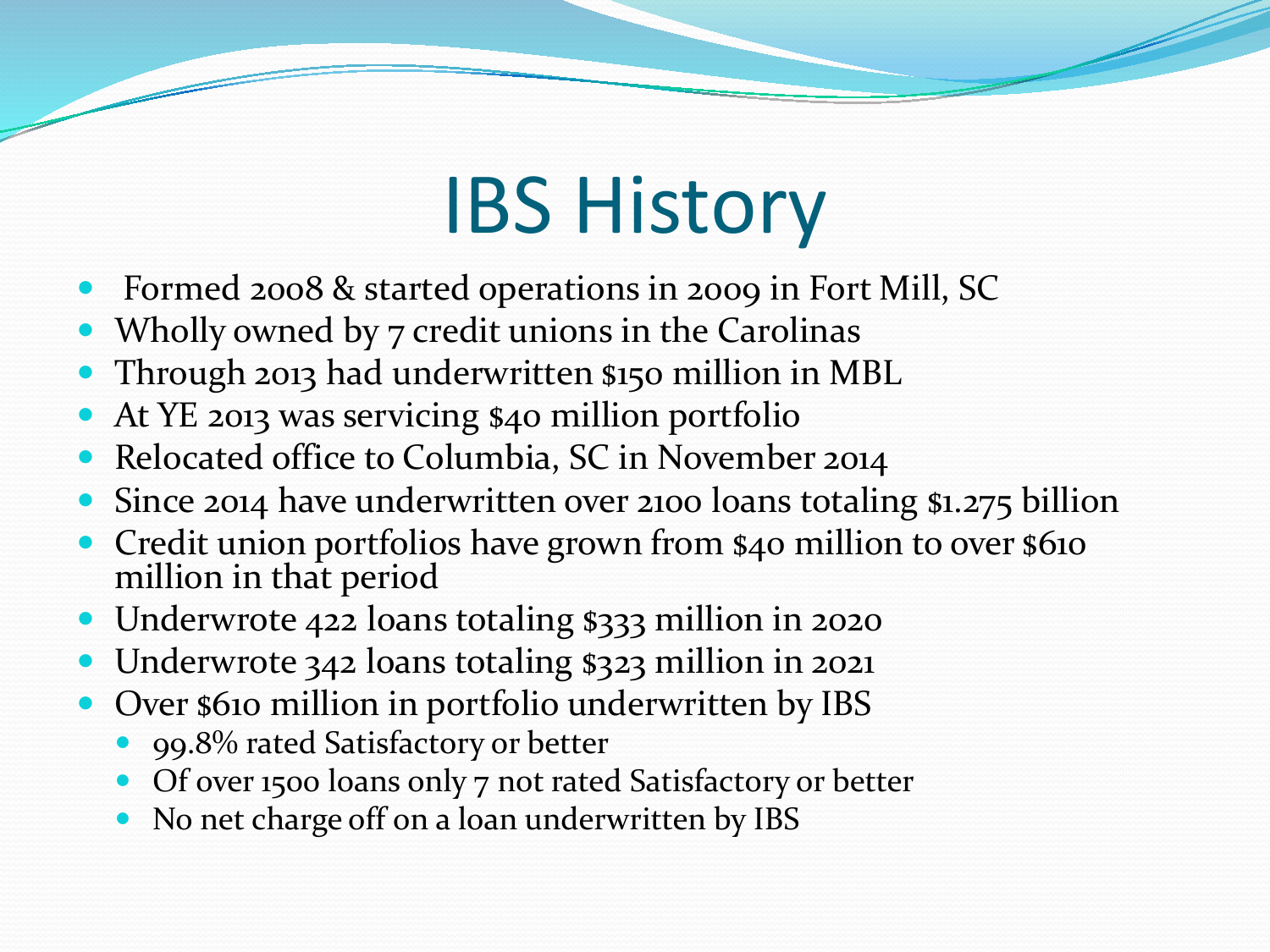### Regulatory Environment

- Reg change took effect 1-1-2017
- Modifications to 1-1-17 Regs
	- **•** Appraisals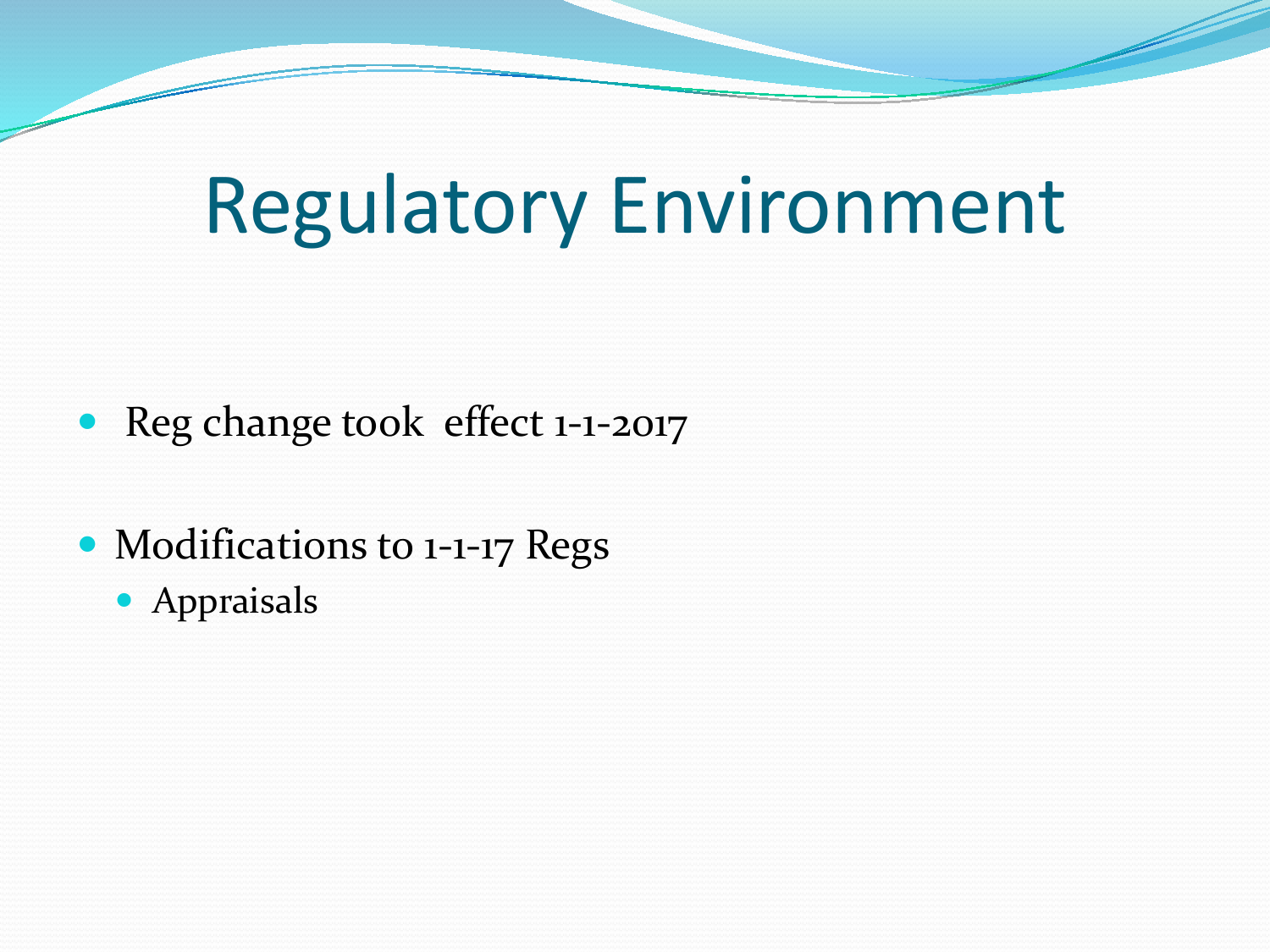#### Principles Based Regulation

- Purpose is to give credit unions more flexibility to implement<br>principle-based risk management processes and policies and staff to maintain a comprehensive understanding of the borrower's financial capacity.
- Credit unions must establish risk tolerances at the relationship and overall portfolio levels to ensure that the risks taken are consistent with prudent standards within the managerial and financial capability of the credit union.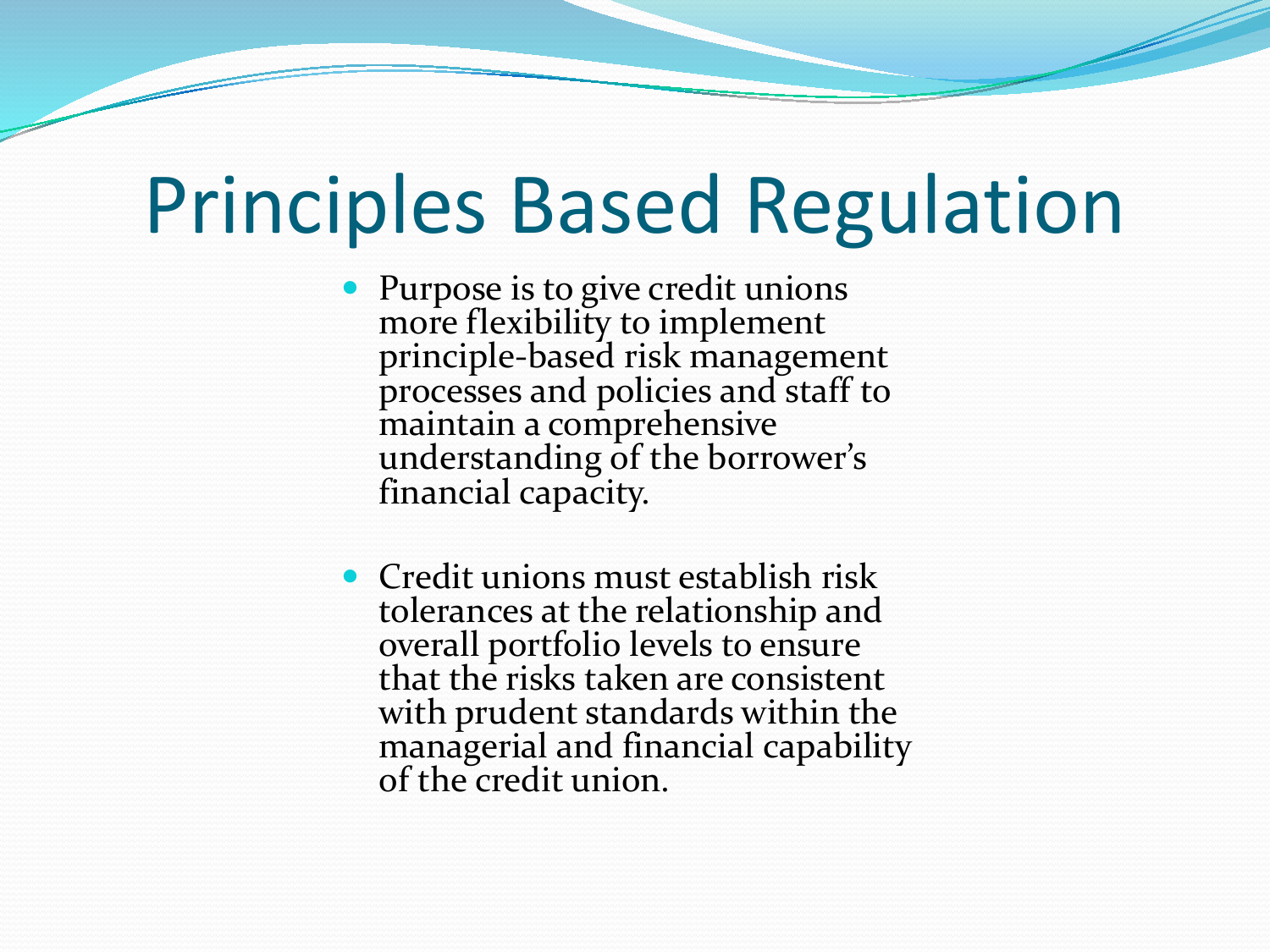### Board of Director's Responsibility

- Approve the commercial loan policy and review at least annually
- Ensure the credit union appropriately staffs its commercial lending program in compliance with 723.3(b)
- Understand and remain informed about the nature and level of risk in the commercial loan portfolio, including its potential impact on the credit union's earnings and net worth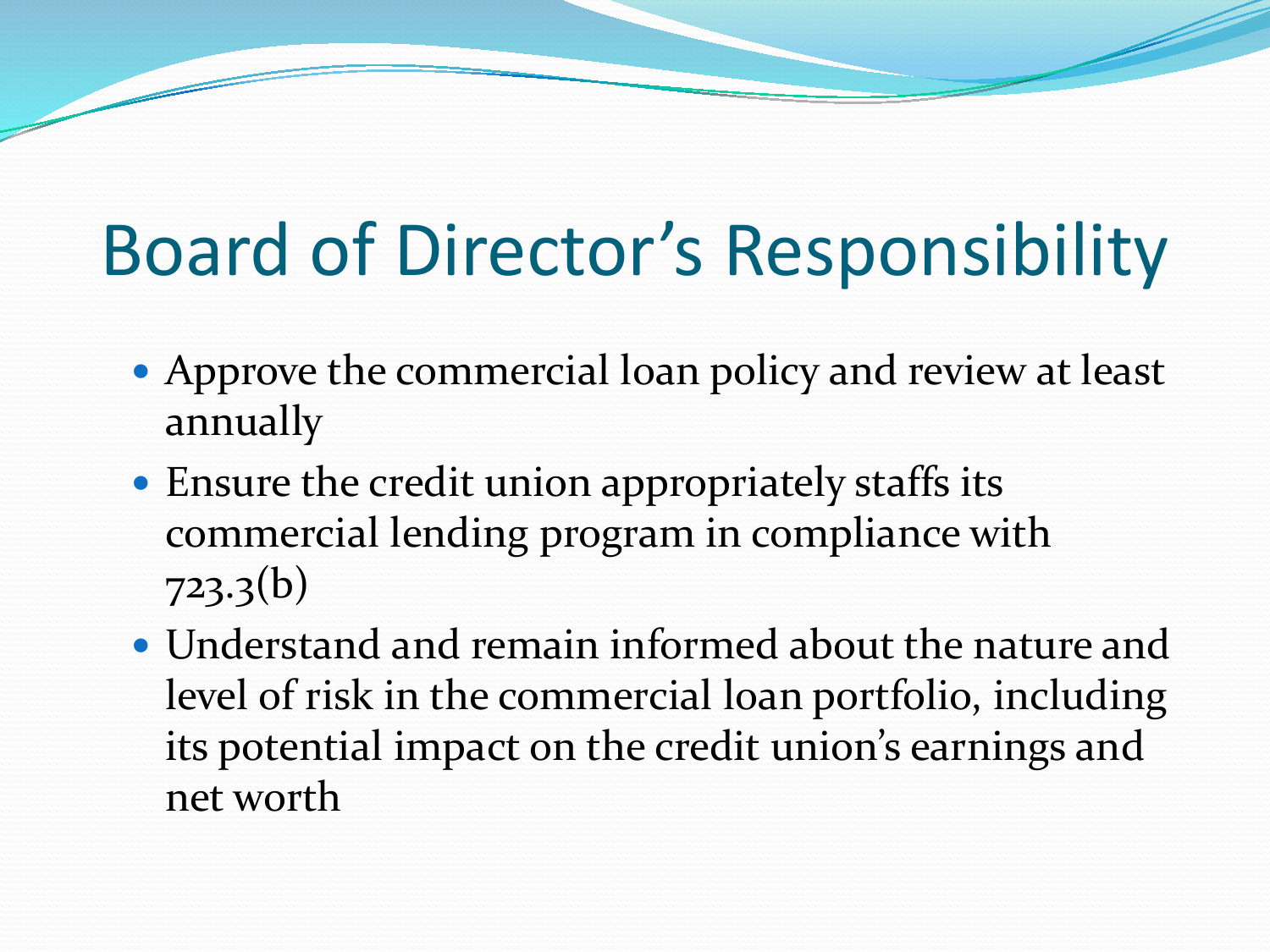#### Executive Management's Responsibility

- Understand the credit union's commercial lending activities
- Have comprehensive understanding of the role of commercial lending in the credit union's overall business model
- Establish risk management processes and controls necessary to safely conduct commercial lending activities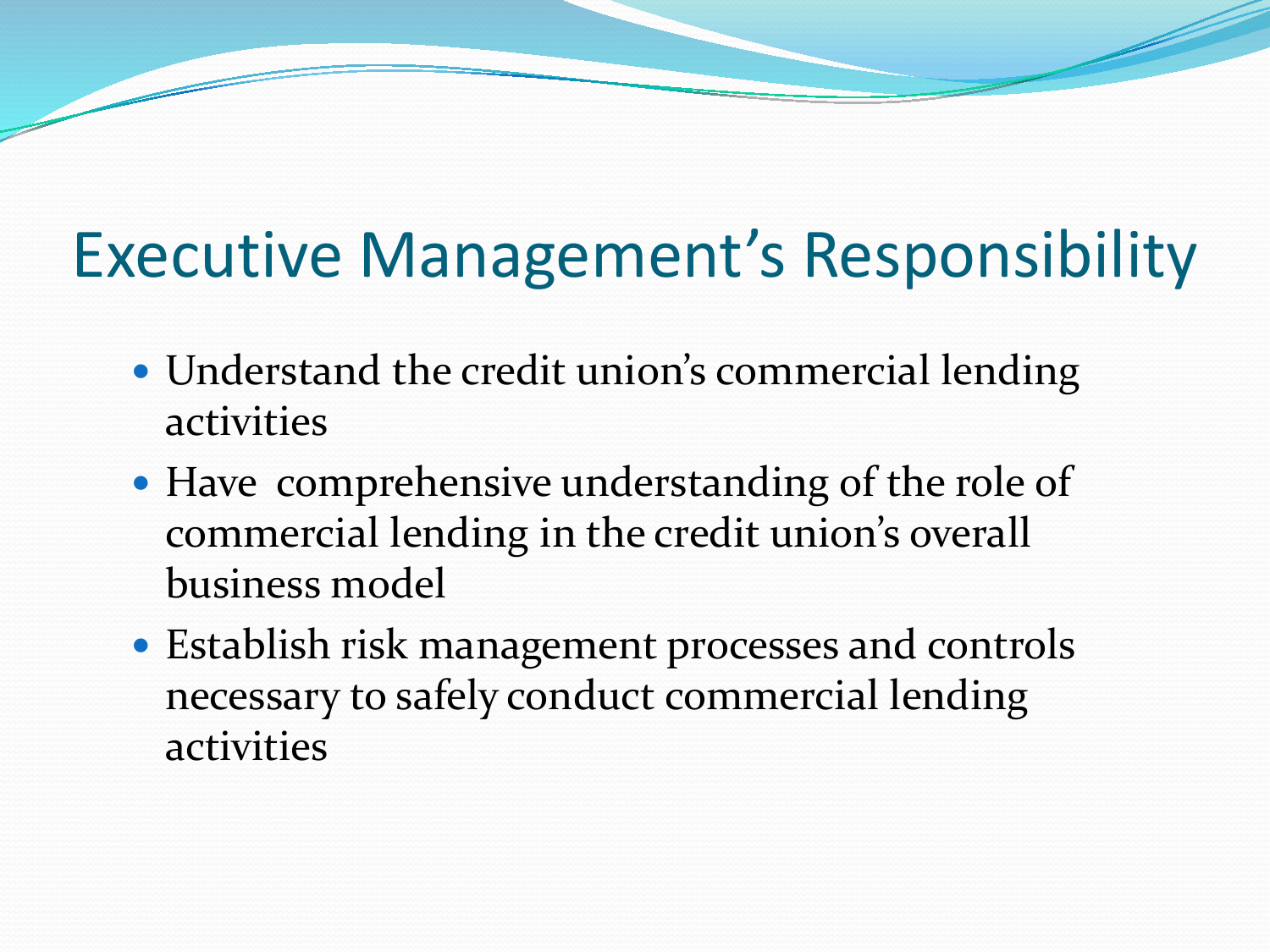## NCUA Expectations

- Underwriting analysis depth and content.
- Due diligence and risk evaluation requirements of principals of business borrowers.
- Financial projection analysis when historical results insufficient.
- No longer need to use industry ratios for real estate financing.
- Financial statement quality and verification expectations.
- Collateral perfection and valuation requirements, including LTVs appropriate for specific collateral type.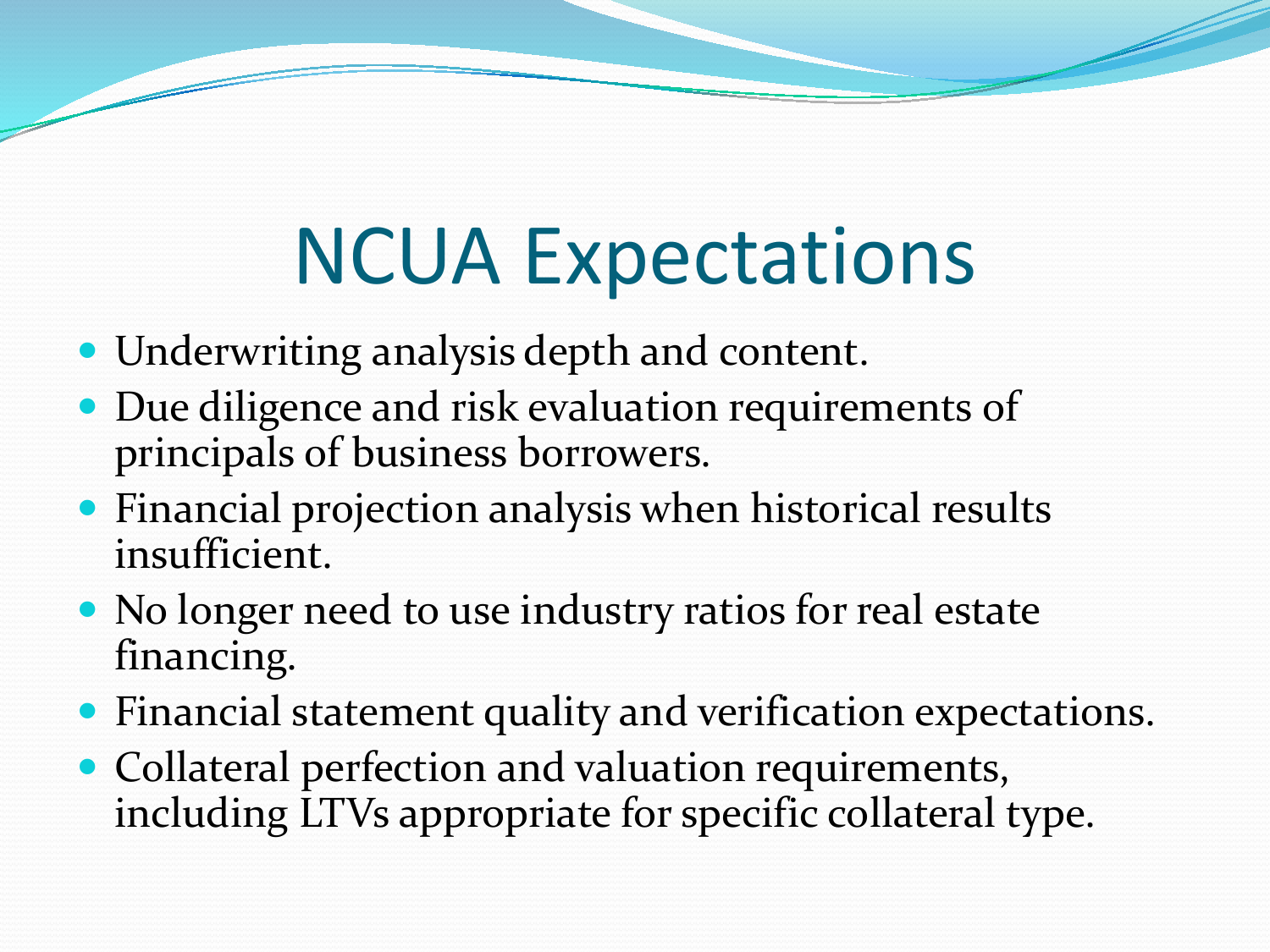### The New Commercial Loan Policy

- Must address:
	- Types of commercial loans permitted
	- Trade Area
	- Portfolio concentration limits
	- Single borrower limits
	- Qualifications and experience requirements for lending staff
	- Loan approval process
	- Underwriting standards
	- Risk Management processes
		- Annual Reviews, collateral inspections and revalued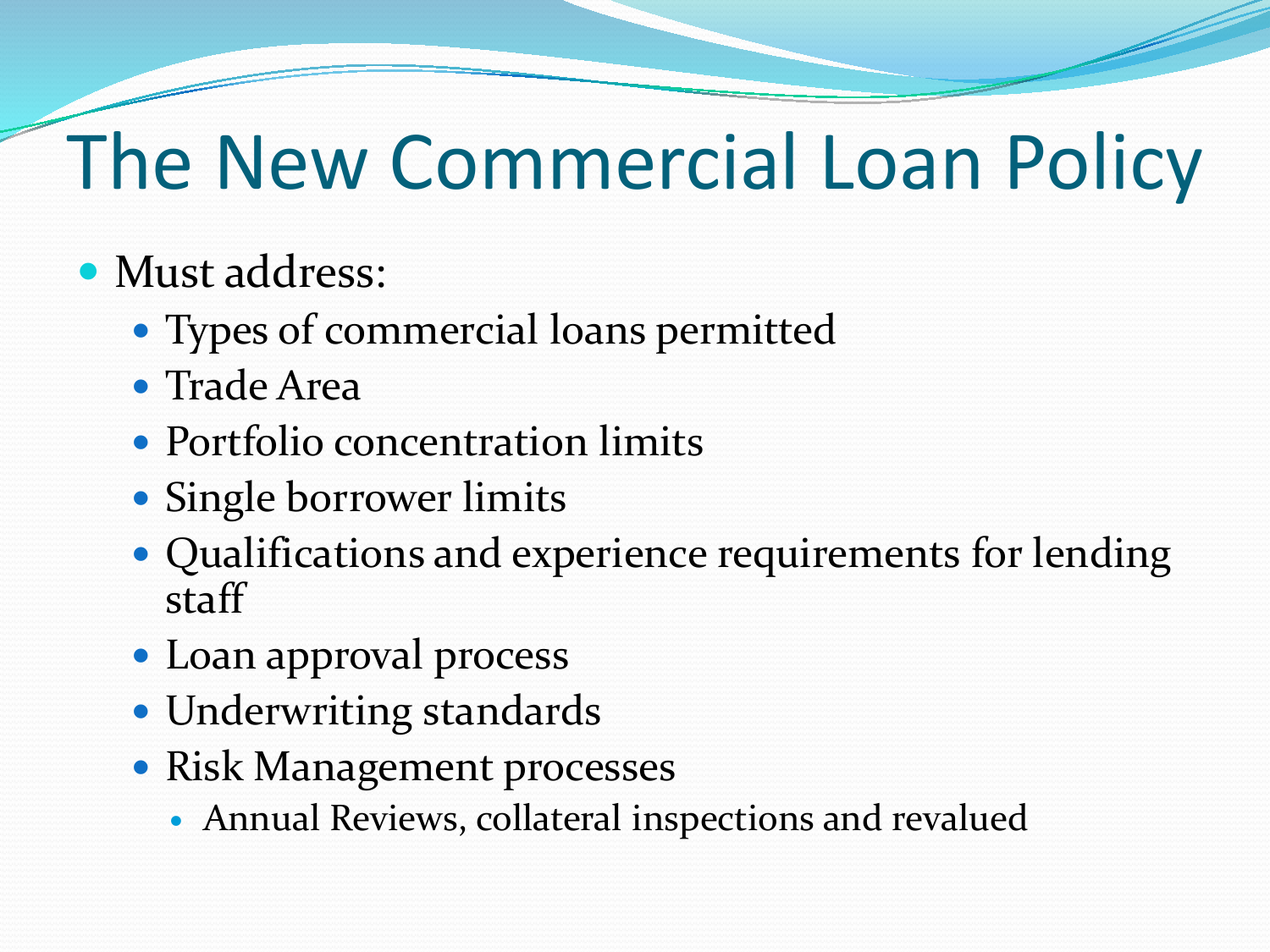# Revising the MBL Policy Risk Management Process

- Use of loan covenants
- Frequency of financial reporting
- Frequency and depth of ongoing loan review and collateral value monitoring
- A credit risk rating system, at inception, and through life of loan; tracking migration of risk grades
- A process to track and report policy exceptions and loan covenants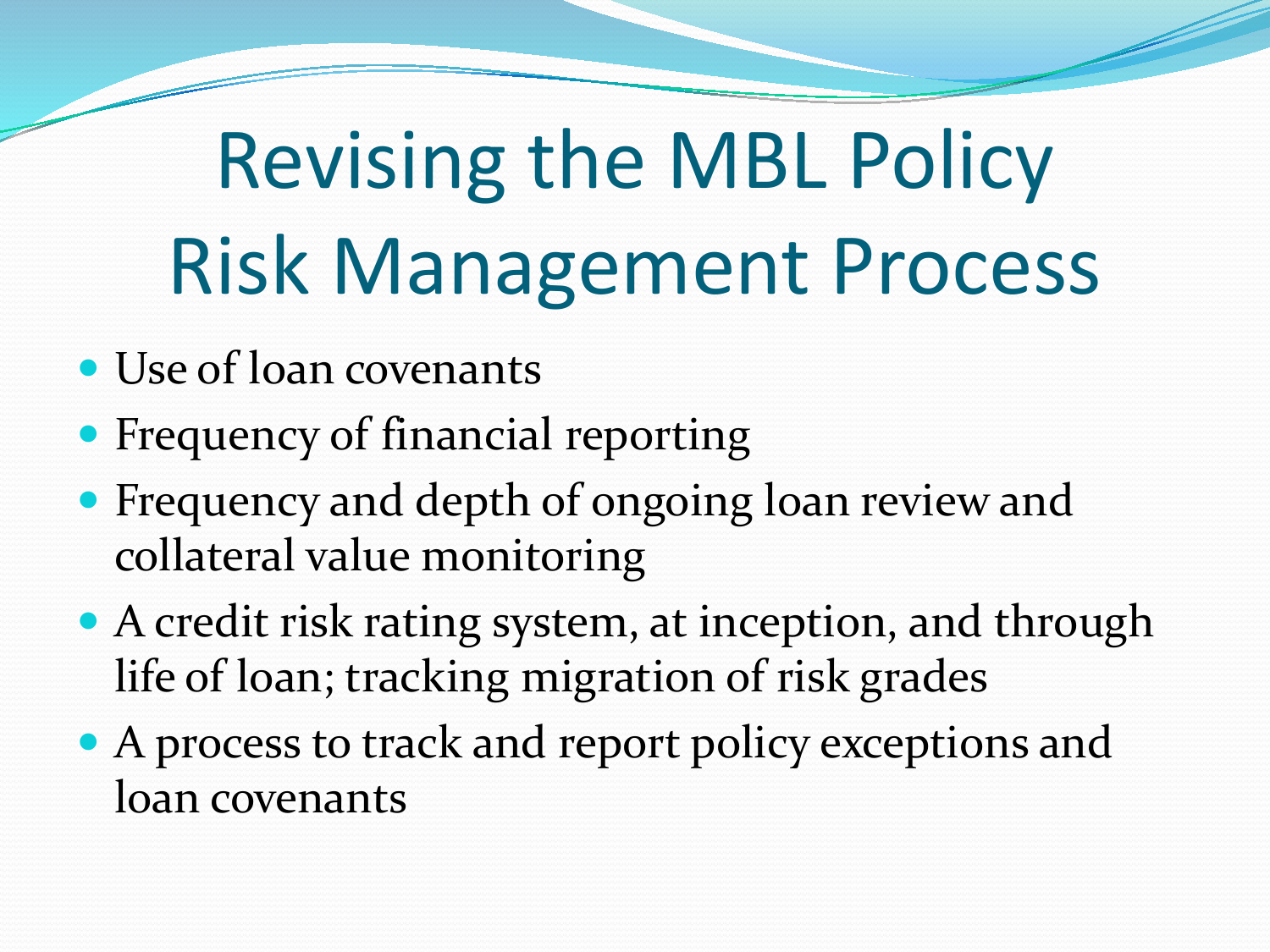### Risk Management Reporting

- Reports for Management and Board of Directors
	- Past due
	- New & renewed loans
	- Collateral Segmentation 100 codes
	- Industry Segmentation-NAICS
	- Purpose
	- Total Credit Exposure
	- Maturity Report
	- Risk Grade Segmentation/Migration
	- LOC & unused line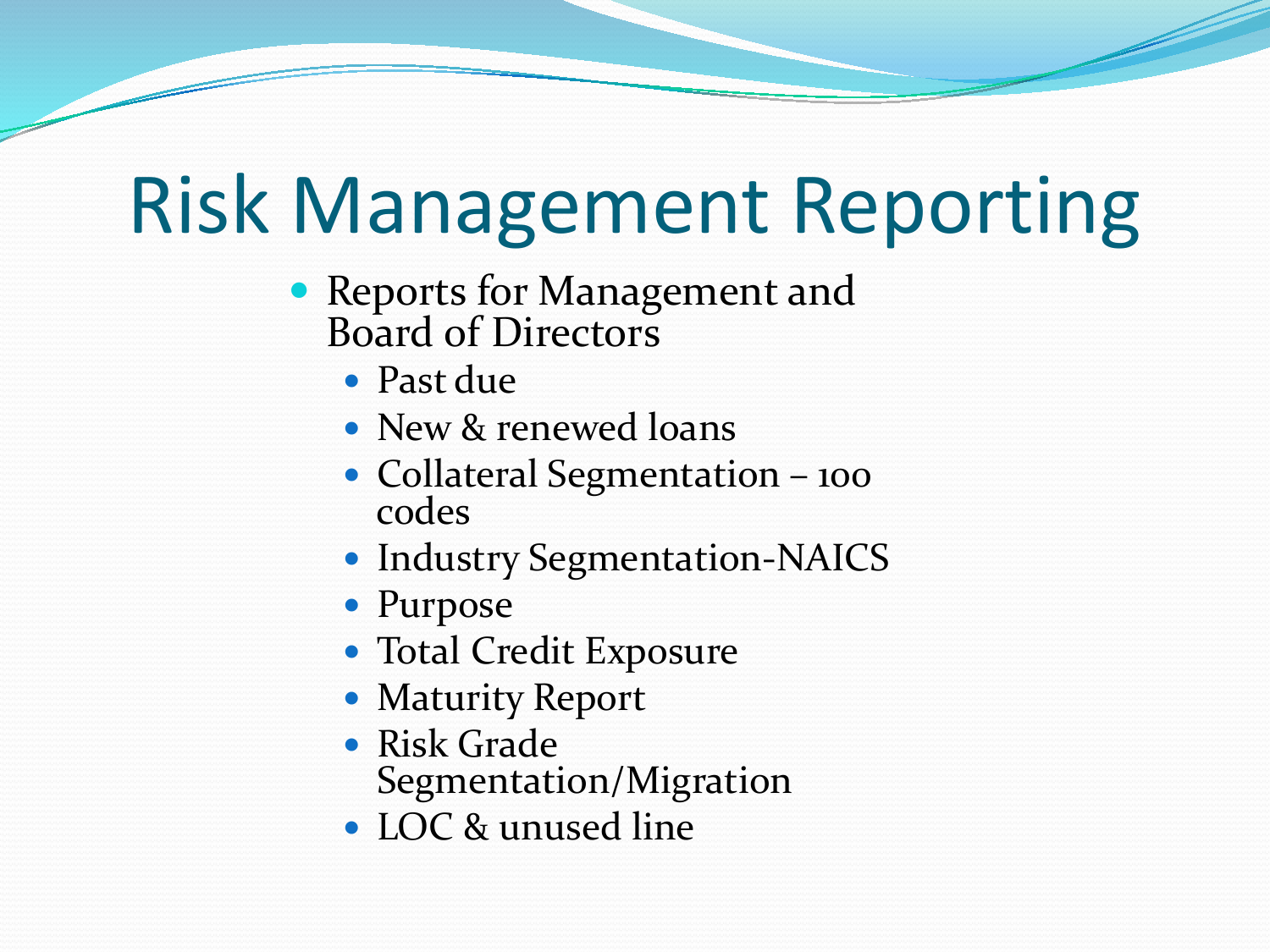### Post 1-1-17 Changes

- Message that examinations will be made based on the law and not on philosophical intent
- MBLs redefined
	- Loans secured by 1-4 family residential real estate
	- Loans secured by vehicles manufactured for household use
- MBLs don't count toward cap
- The cap is the lesser of 1.75 times the actual net worth or 1.75 times the minimum net worth per the risked based standards.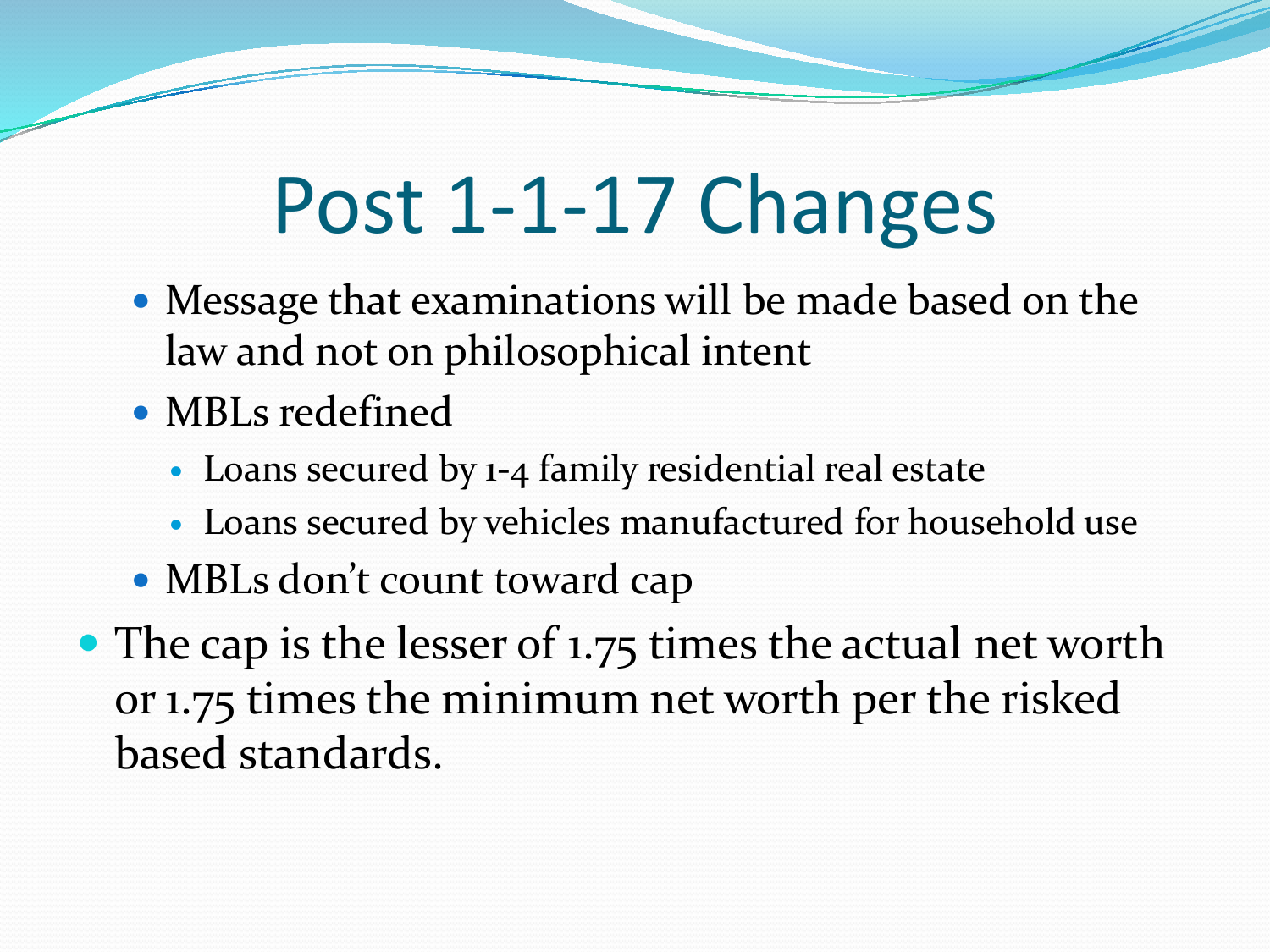## Post Reg Change NCUA Findings

- Lack of Board oversight & involvement relative to new rules
- Inadequate staffing  $\&$  resources for oversight of  $3^{rd}$  parties
- Lack of ongoing credit administration of the portfolio
	- ARs, Management reports, Risk Grade migration
- **Inadequate or delinquent ARs**
- Lack of risk assessment & staffing relative to commercial lending & how it fits into the credit union's business or strategic plan
- Lack of personal guarantees with lack of evidence of risk mitigation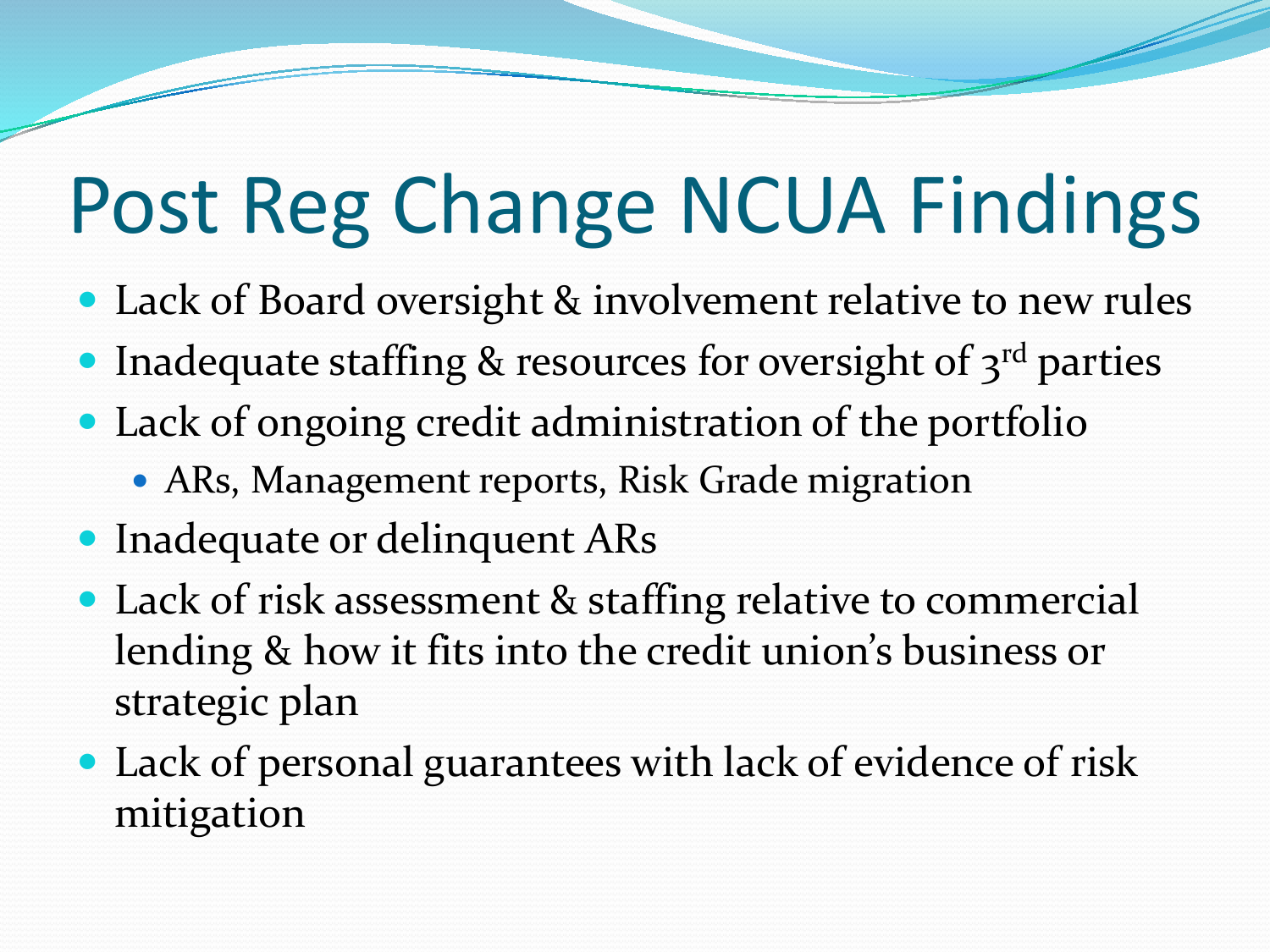#### It's The Economy, Stupid!!

No, It's the Pandemic!!!

Now, it's both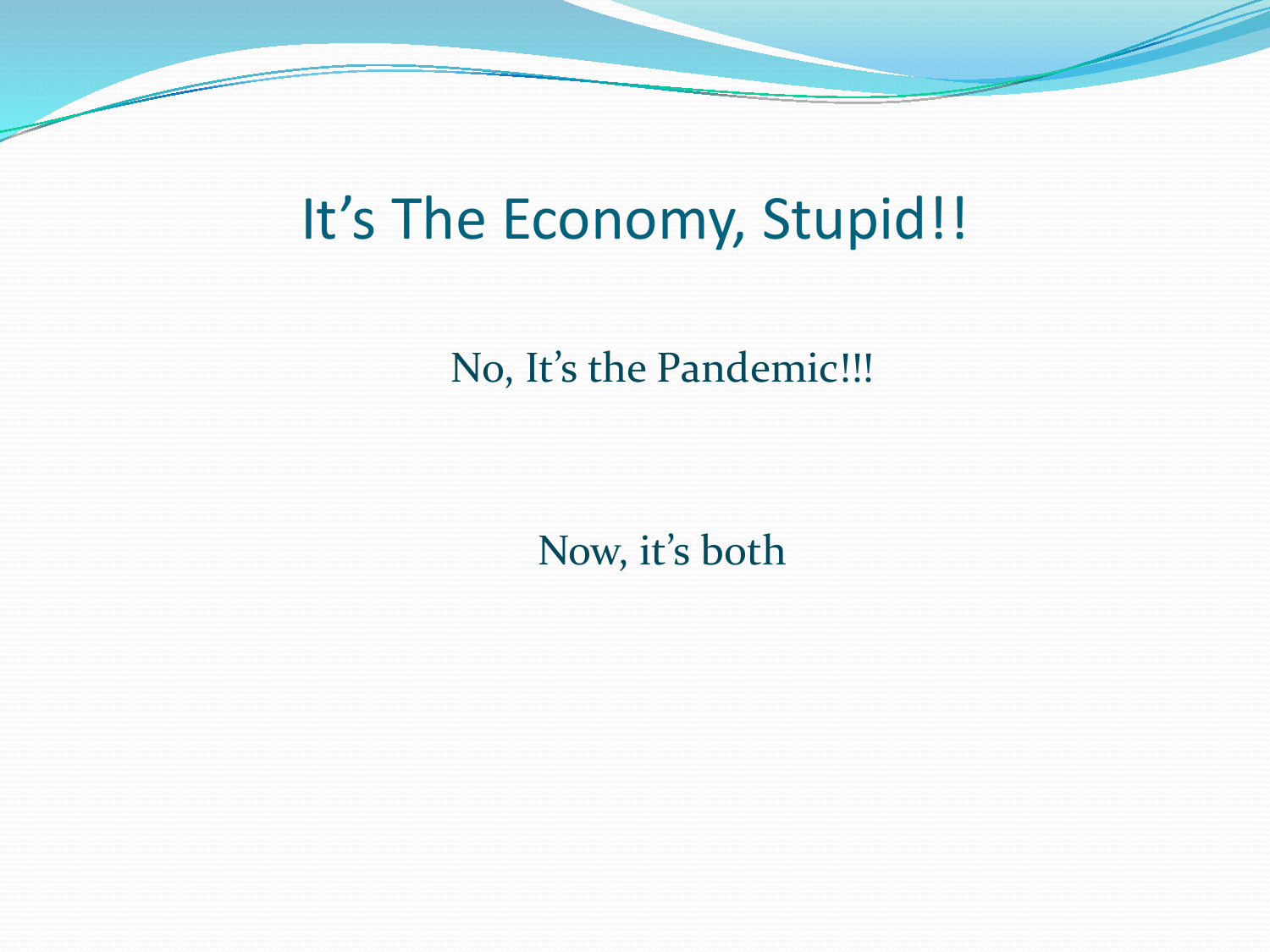#### No, It's the Pandemic/Economy

- Nationwide shut down
- Extended in some markets
- Huge impact on small businesses, home renters/landlords, and certain CRE products (retail, multi family, office, hospitality)
- Dire predictions for commercial RE
- Supply Chain problems still occurring
- 2021 Retail Sales rose 21.4% above its pre-pandemic Feb 2020 peak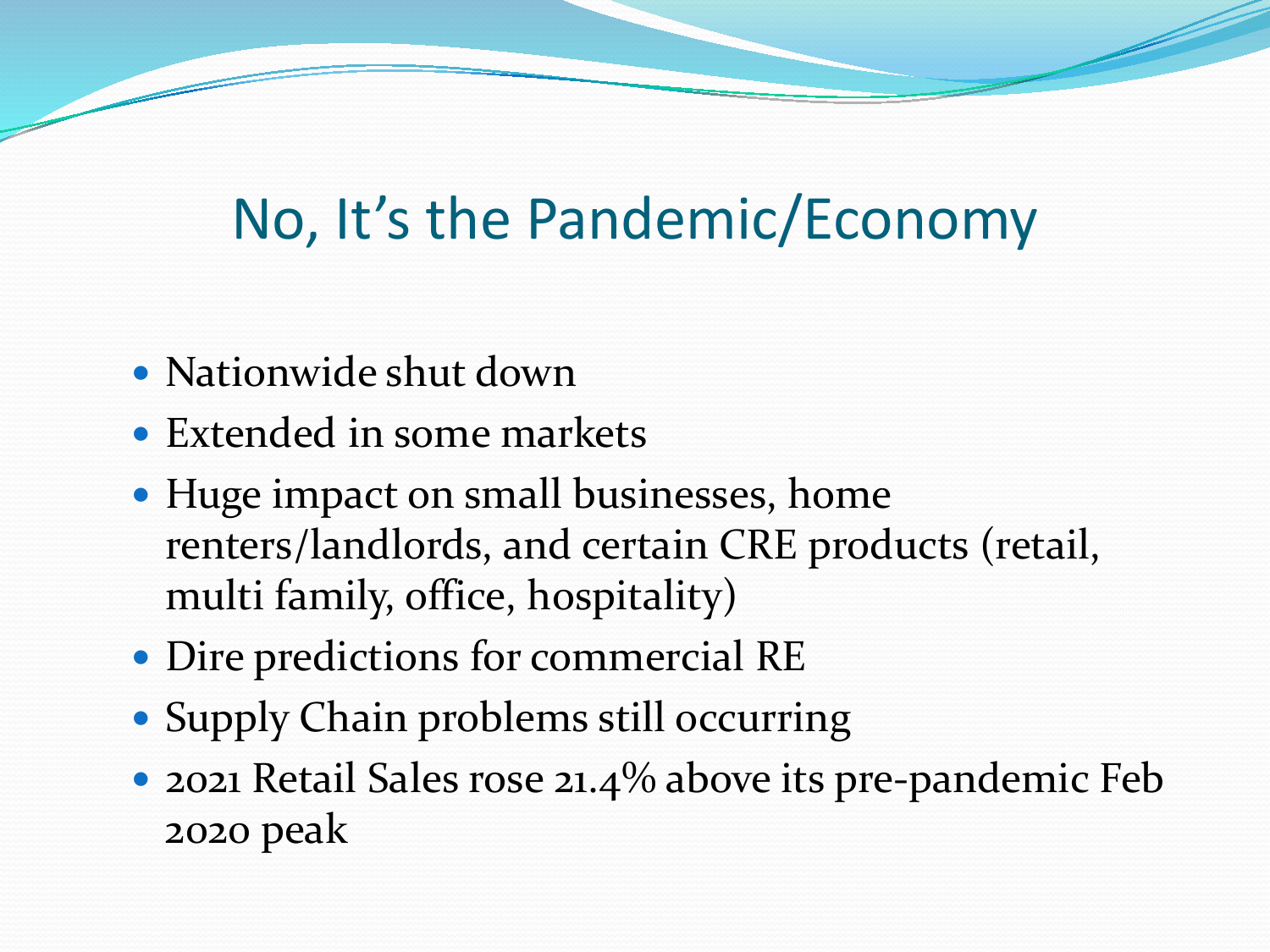#### No, It's the Pandemic/Economy

- Job quit rates in 2020 and 2021 were unprecedented while unemployment rebounded from the effects of the shutdowns and lay offs
- Businesses still can't fill open positions
- Inflation increasing since start of pandemic and was over  $6\%$  in 2021, forecast to hit  $7\%$  in  $1Q$ 22.
- Fed fund target rate remained low;  $0\%$ -.25%, but a rising rate environment is expected with 3-4 .25% bumps this year.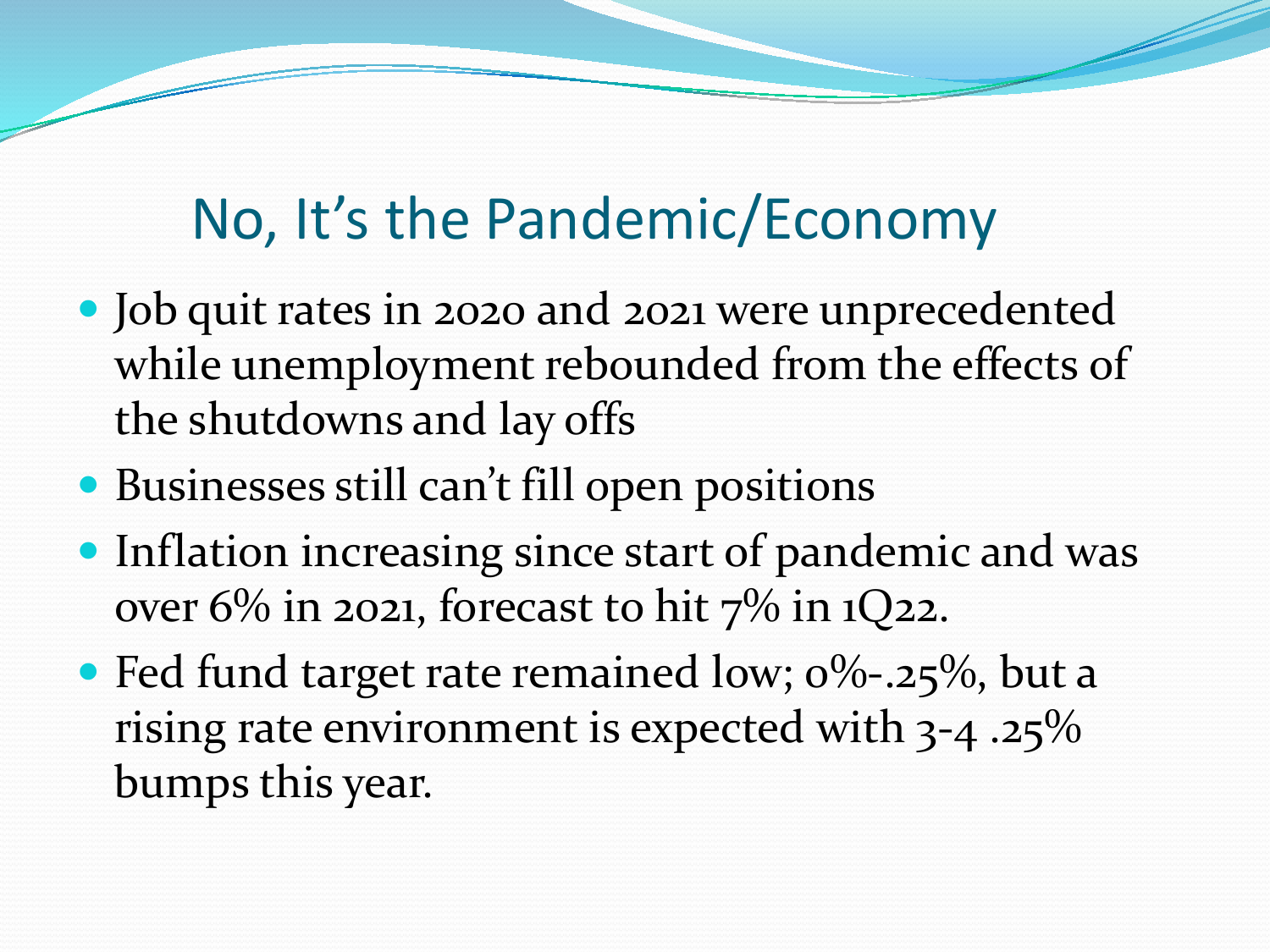#### No, It's the Pandemic/Economy

- Pandemic redefined how and where employees work
- Office vacancies soared
- Migration from high cost areas to lower cost areas started before the pandemic and increased significantly
- Surge in demand for apartment development driven by major employers' announcements to bring workers back and absorption was over 600,000 units in the first three quarters of 2021
- Housing starts remained strong throughout the pandemic and home prices continued to go up.
- Brick and mortar retail making a slight recovery due to a move back to the suburbs
- Office vacancies starting to show improvement outside of gateway markets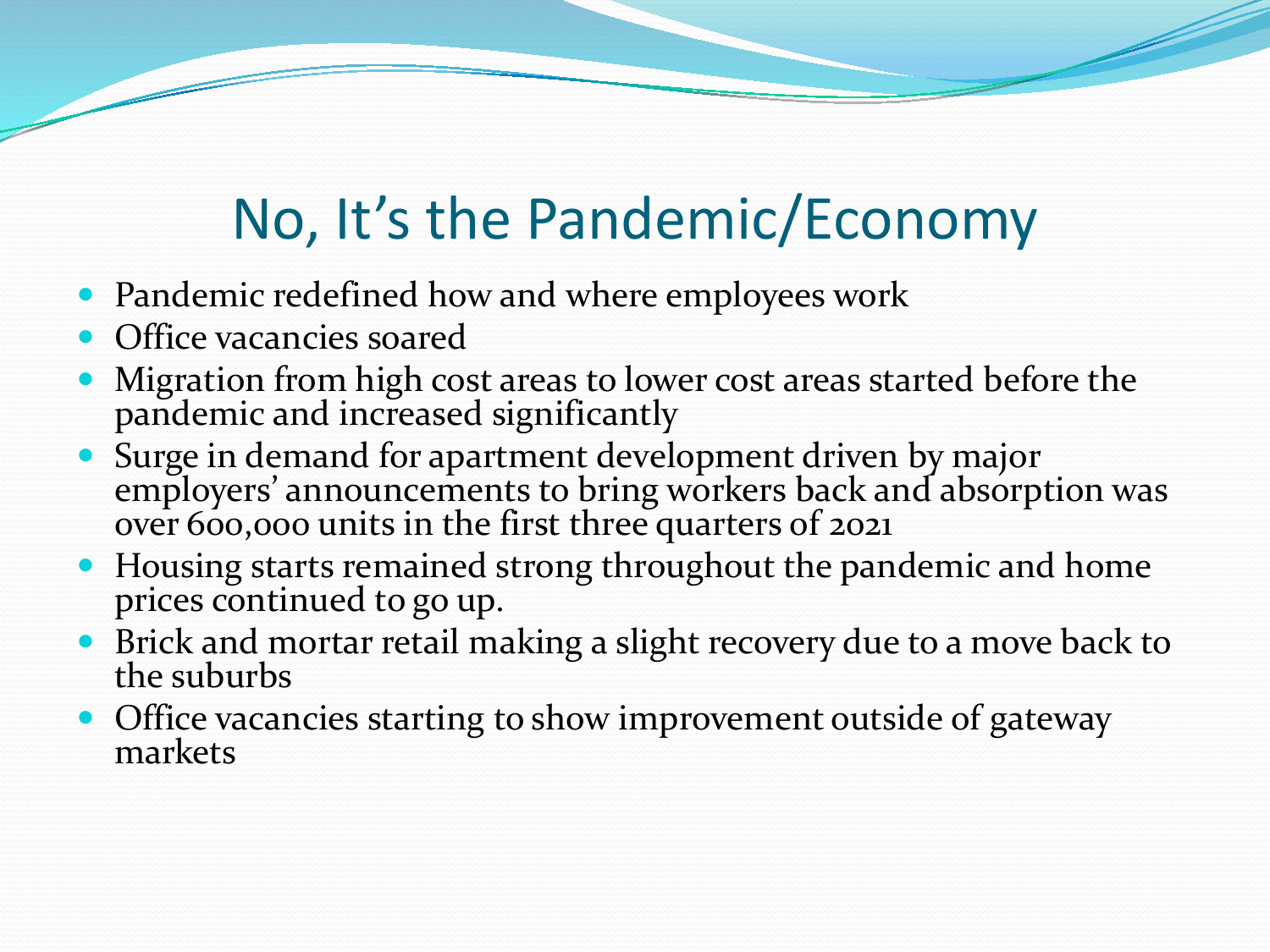#### **Headwinds**

- Divided country/government
- Continued effects of pandemic
- Trade Policy/Trade War
- Deterioration of business and/or consumer confidence
	- Both dipped at end of 2021
- Inflation could shoot higher
- Overheated job market
- Talking ourselves into a recession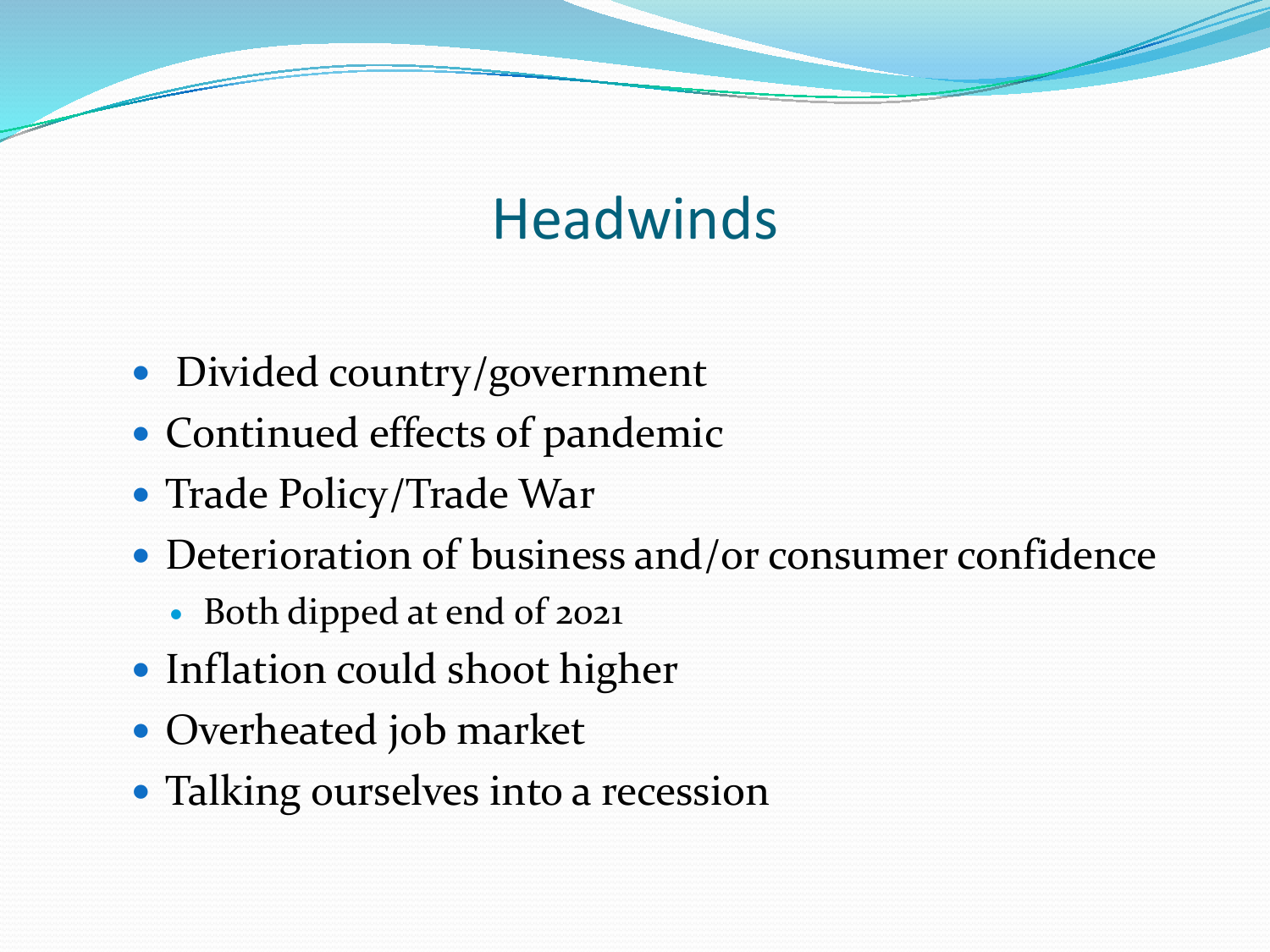#### **Headwinds**

- Slowdown of housing markets
- Irrational Exuberance/Equity markets
	- Tech, tech, and tech.
		- Oh yeah, and everything else.
- Growing budget deficits/debt
- Slower than expected global growth
	- China in particular (they sneeze….)

Sources: Wells Fargo Securities Economic Group, Regions Financial Corp. Economic Group, Wall Street Journal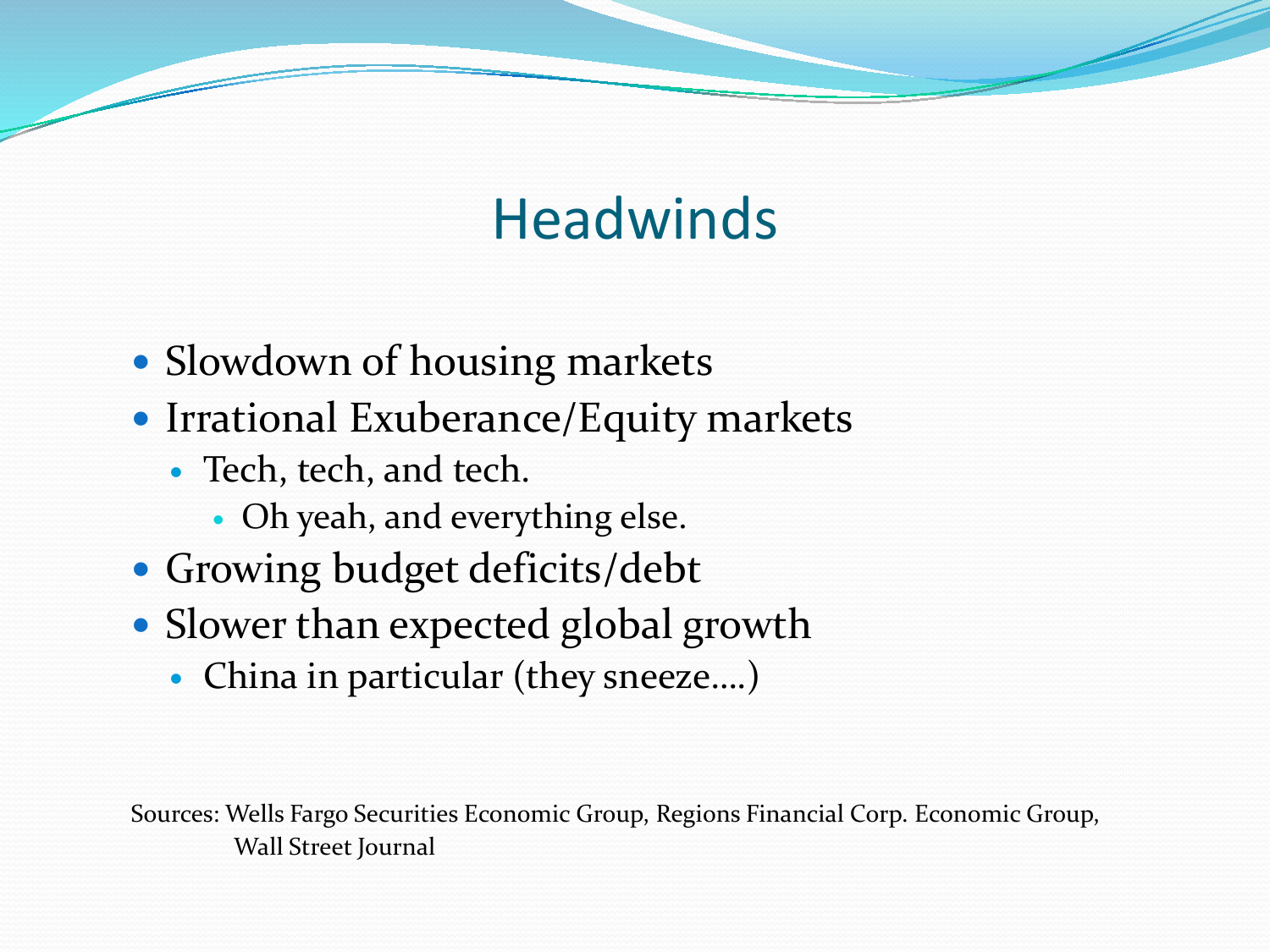#### So, What Does this Mean for Commercial Lending?

**Underwriting** 

- Peel the onion all the way to the core
	- Get all the information up front
		- You know what credit needs and what they will ask for
		- Ask questions and get answers
	- Follow proper due diligence practices
		- Trust (?) but verify
- Loan policy is your bible. Use it like one.
- Dot the I(s) and cross the  $T(s)$ . Then do it again.
- Remember you are the one fronting the \$\$ needed for the project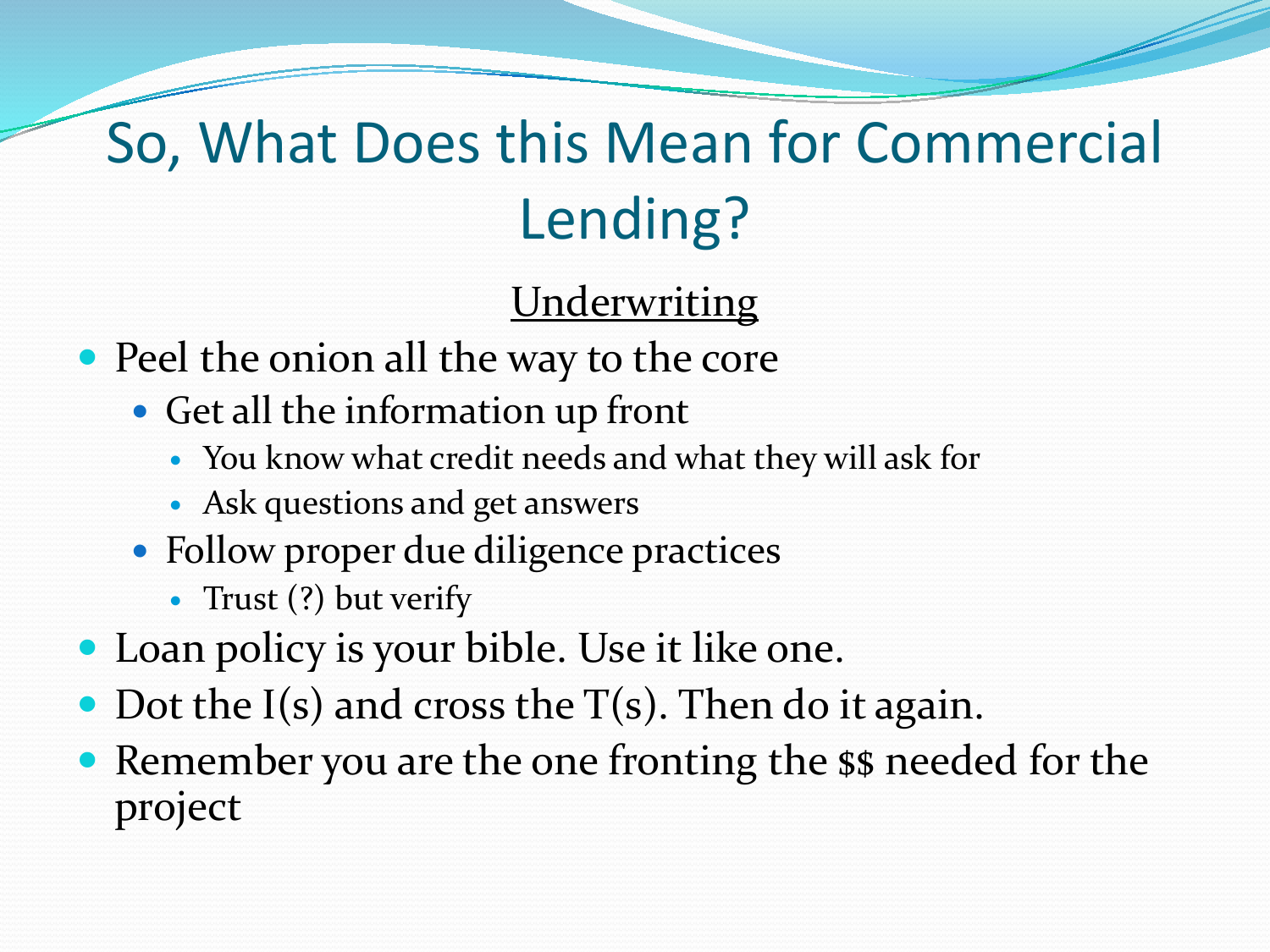#### So, What Does this Mean for Commercial Lending?

#### Portfolio Management

- Review portfolio now
	- Annual Reviews
		- Yes, they are meaningful if done right.
			- Don't use it as a check mark on a list.
	- Do you have fully executed docs in file?
	- Are collateral docs in order and liens perfected and protected?
		- Recorded UCCs, recorded mortgages and AOR? Liens on titles?
	- Current insurance with CU as loss payee.
	- Have RE taxes been paid, or was collateral sold in a tax sale and you still don't know?
	- Have you inspected the collateral?
	- Take your attorney to lunch